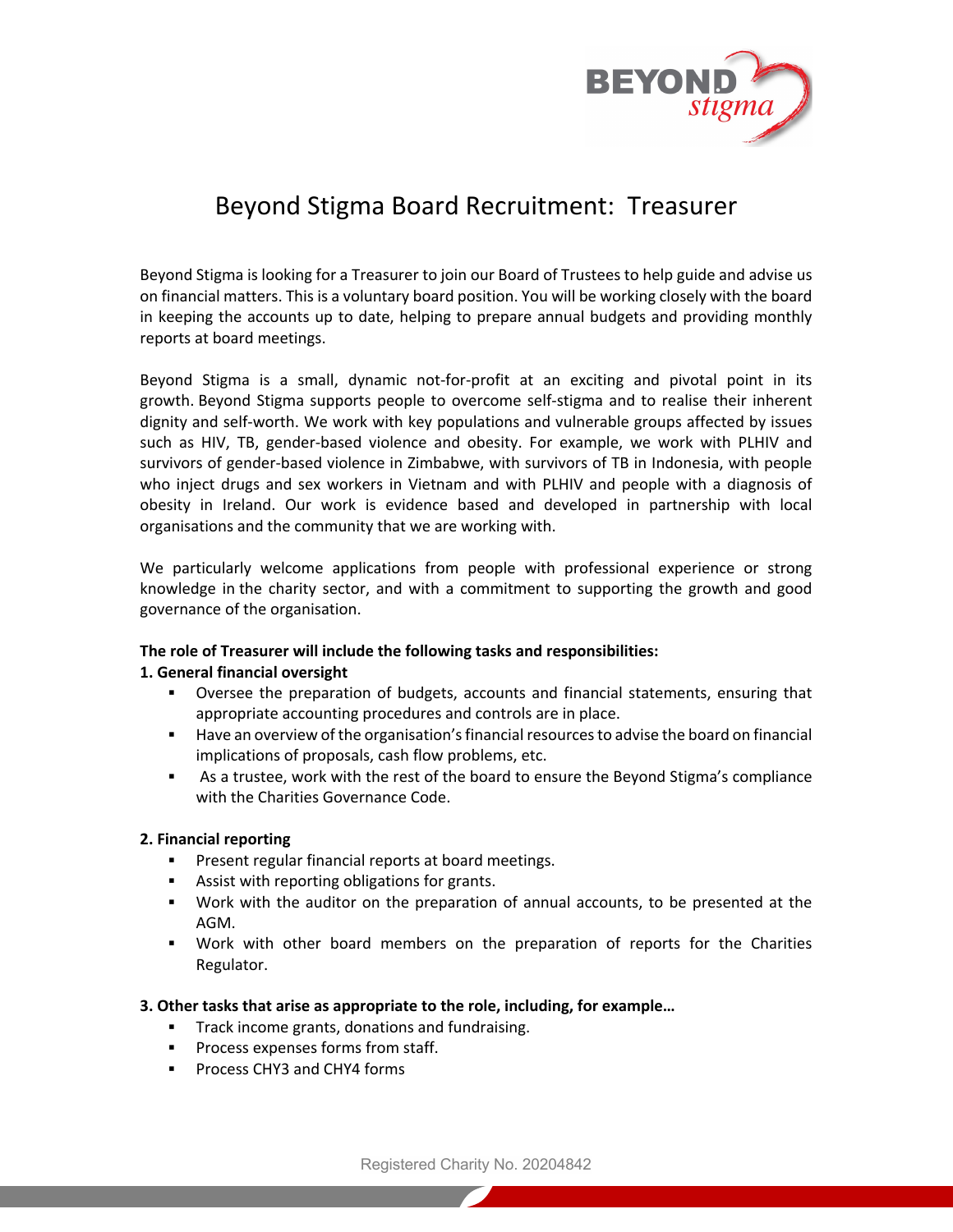

### **Skills, Qualities & Commitments** sought**:**

- § Willingness to devote the necessary time and effort
- Knowledge of bookkeeping and accountancy methods.
- § Knowledge of financial governance, ideally charity financial governance.
- § Ability to communicate financial data to the board.
- Experience of preparing accounts for Auditor.
- Be available to attend four five board meetings per year and to be available to staff for advice and enquiries on an ad hoc basis
- § Commitment to working within a small team to further the aims of the Beyond Stigma
- § Commitment to working with the team to promote and maintain compliance with the Charities Governance Code.

It is not necessary for applicants to have prior experience of global health, overseas development or Human Rights work. However, adequate awareness and knowledge of social justice, stigma and discrimination and the impact it has on individuals and society is preferred.

To apply please submit your CV and cover letter, outlining why you think you would be suitable for the role to info@beyondstigma.org

For more information, email info@beyondstigma.org or visit www.beyondstigma.org